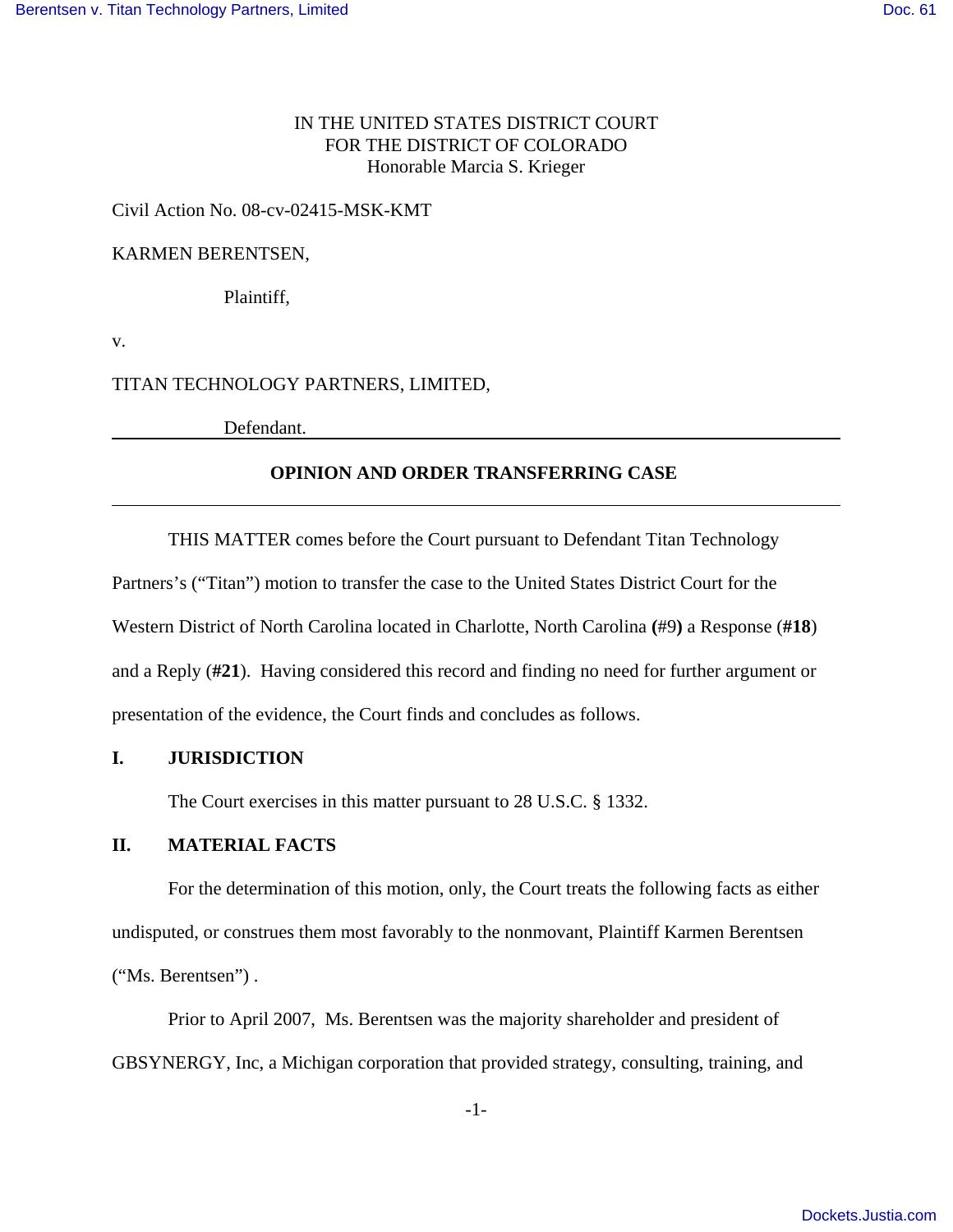outsourcing services in Colorado. In April 2007, Titan, a North Carolina corporation, acquired GBSYNERGY, pursuant to the terms of a merger agreement. In exchange for her interest in GBSYNERGY, Titan paid Ms. Berentsen approximately \$1 million and gave her 140,887 shares of Titan class C common stock. As a part of this process, Titan and Ms. Berentsen entered into a shareholder agreement (the "Shareholder Agreement"), which contains the following choice of law and mandatory forum selection clause:

> 12. **Jurisdiction**. This [Shareholder] Agreement is made pursuant to, and will be governed by and construed in accordance with, the laws of the State of North Carolina . . . . **Each of the parties hereby (a) irrevocably consents and agrees that any legal or equitable action or proceeding arising under or in connection with this [Shareholder] Agreement shall be brought exclusively in any federal or state court within the County of Mecklenburg, State of North Carolina;**<sup>1</sup> [and] (b) by execution and delivery of this [Shareholder] Agreement, irrevocably submits to and accepts with respect to its properties and assets, generally and unconditionally, the jurisdiction of the aforesaid courts, and irrevocably waives any and all rights it may have to object to such jurisdiction . . . .

Titan also entered into an employment agreement (the "Employment Agreement") with

Ms. Berentsen hiring her as a senior vice president of the company. The Employment

Agreement also contains a choice of law and mandatory forum selection clause as follows:

17. **Applicable Law, Exclusive Venue, Jurisdiction.** *The Parties understand and agree that this [Employment] Agreement shall be governed by and construed in accordance with the laws of the State of North Carolina without regard to otherwise applicable conflict-of-law principles.* Moreover, any litigation under this [Employment] Agreement shall be brought exclusively in the State of north Carolina, notwithstanding that the Executive [Ms. Berentsen] may not be a resident of North Carolina when the

<sup>&</sup>lt;sup>1</sup> The United States District Court for the Western District of North Carolina is located in Charlotte, North Carolina, which is in Mecklenburg County.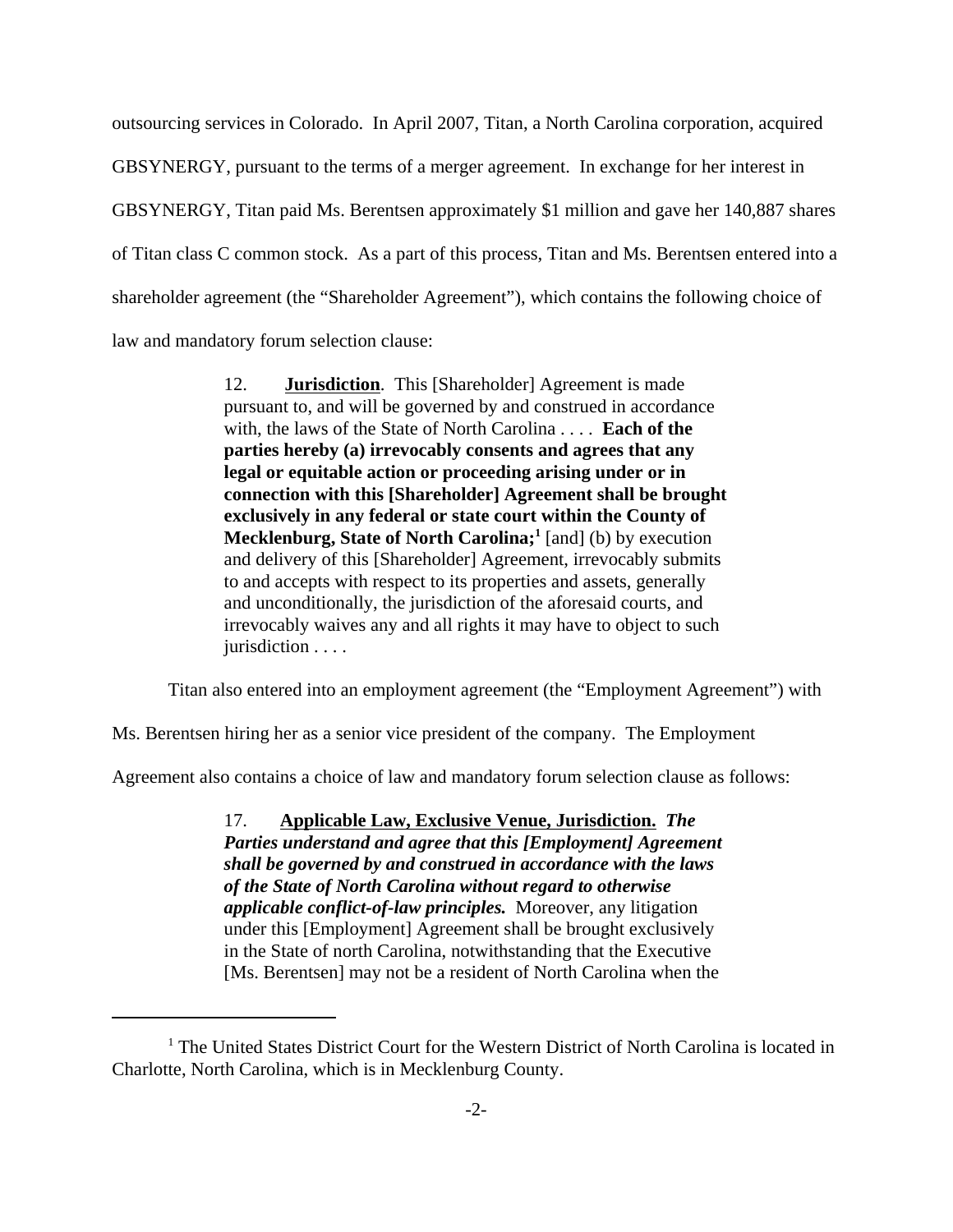litigation is commenced and/or cannot be served process within North Carolina. As such, the Parties irrevocably consent to the jurisdiction of the courts of North Carolina (whether federal or state) for all disputes related to this [Employment] Agreement. (Emphasis in original.)

In order to perform her work with Titan, Ms. Berentsen re-located to North Carolina.

From approximately April 2007 to July 2007, Ms. Berentsen was involved in a romantic relationship with the CEO of Titan. During the course of their relationship, the CEO promoted Ms. Berentsen and massively increased her salary. In July 2007, the CEO ended the relationship and allegedly began to make it difficult for Ms. Berentsen to complete her work duties. In September 2007, the CEO demoted Ms. Berentsen. Ms. Berentsen subsequently returned to Colorado, where she continued to work in a new role for Titan.

In January 2008, Ms. Berentsen confronted the CEO with concerns that she was being pushed out of the company. The CEO allegedly stated that if Ms. Berentsen would resign, she could continue her employment with Titan, draw a salary through April 2008 and could liquidate her stock. Thereafter, Ms. Berentsen resigned from her position with Titan.

In this actions, Ms. Berentsen claims that she was constructively discharged and, therefore, terminated without cause. She claims that Titan is in breach of the Employment Agreement, by failing to pay severance benefits due upon her termination. She also alleges that contrary to her oral agreement with the CEO, he never liquidated her shares or paid her the cash value of the shares.

The initial Complaint in this action states two breach of contract claims - for breach of the Employment Agreement and breach of the CEO's verbal promise. Ms. Berentsen superseded such complaint with a six-claim Amended Complaint, in which she asserts claims for breach of

-3-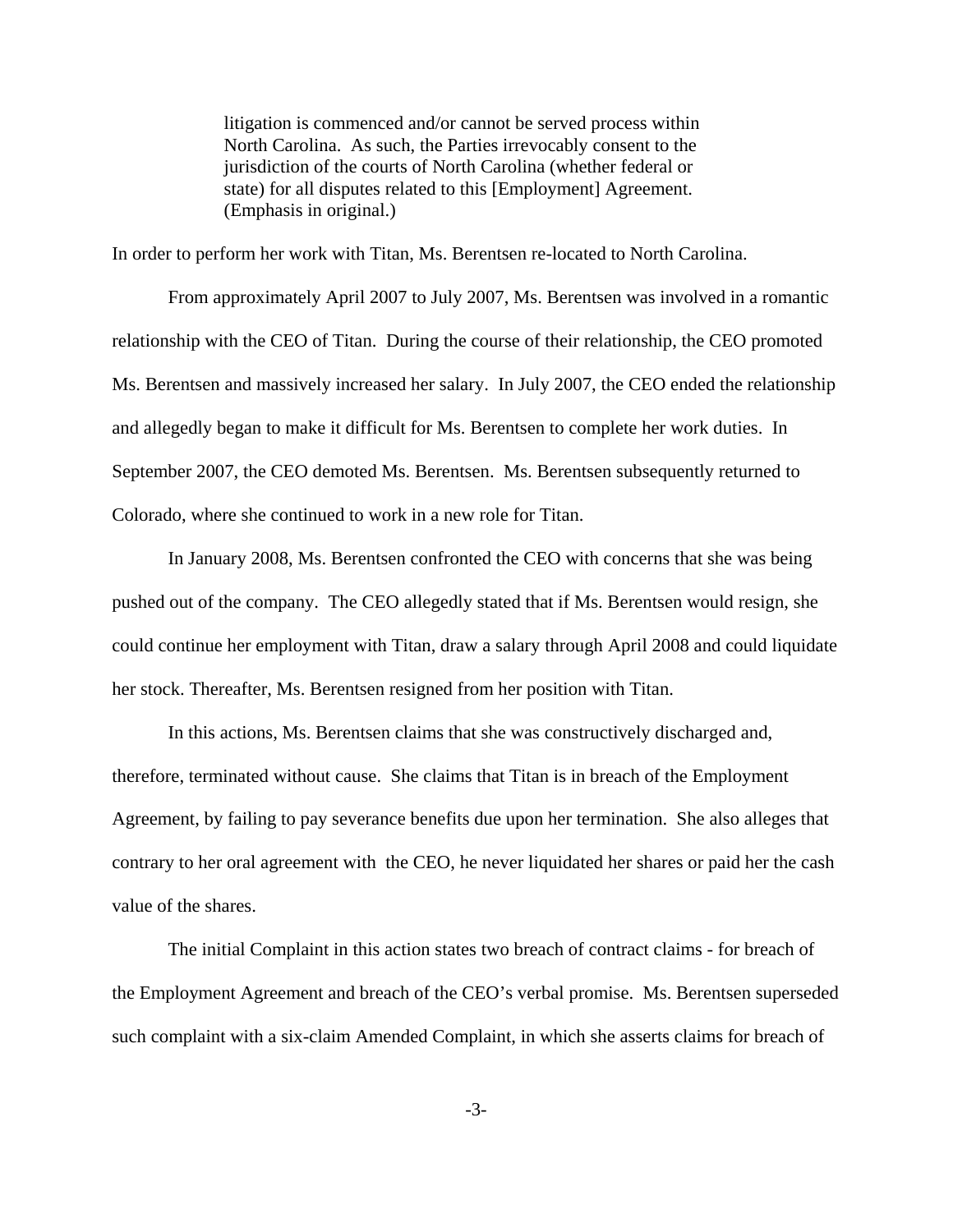contract, as well as claims for harassment, and retaliation against Titan and Titan's CEO, in violation of Title VII, 42 U.S.C. §2000e, and the Colorado Anti-Discrimination Act, Colo. Rev. Stat. § 24-34-402(1)(a) ("CADA").<sup>2</sup>

#### **III. ANALYSIS**

Pursuant to 28 U.S.C. § 1404(a), a district court may transfer a civil action to another district where it might have been brought "[f]or the convenience of parties and witnesses" and "in the interest of justice". The party seeking the transfer bears the burden of establishing that the existing forum is inconvenient. *Chrysler Credit Corp. v. Country Chrysler, Inc*., 928 F.2d 1509, 1515 (10th Cir. 1991). A court's decision whether to transfer a case is based on a balance of factors, and a plaintiff's choice of forum should not be disturbed unless the evidence and the circumstances of the case fall strongly in favor of the transfer. *See Tex. Gulf Sulphur Co. v. Ritter*, 371 F.2d 145, 147 (10th Cir. 1967).

In deciding whether to transfer a case, courts generally undertake a three-part inquiry. First, it must be determined whether the case could have initially been brought in the proposed transferee court. *See Chrysler Credit Corp.*, 928 F.2d at 1515. Here, the parties agree that Ms. Berentsen could have initiated this case in the United States District Court for the Western District of North Carolina.

Because this case properly could have been brought in the United States District Court

 $2$  Titan's motion to transfer is directed at the original complaint. Titan has objected to the Magistrate Judge's decision authorizing Ms. Berentsen to amend the initial Complaint and bring claims under CADA and has moved to dismiss Ms. Berentsen's CADA claims. The Court's analysis of the motion to transfer arrives at the same result independent of whether the CADA and Title VII claims are allowed. Accordingly, the Court does not consider either Titan's motion or objections.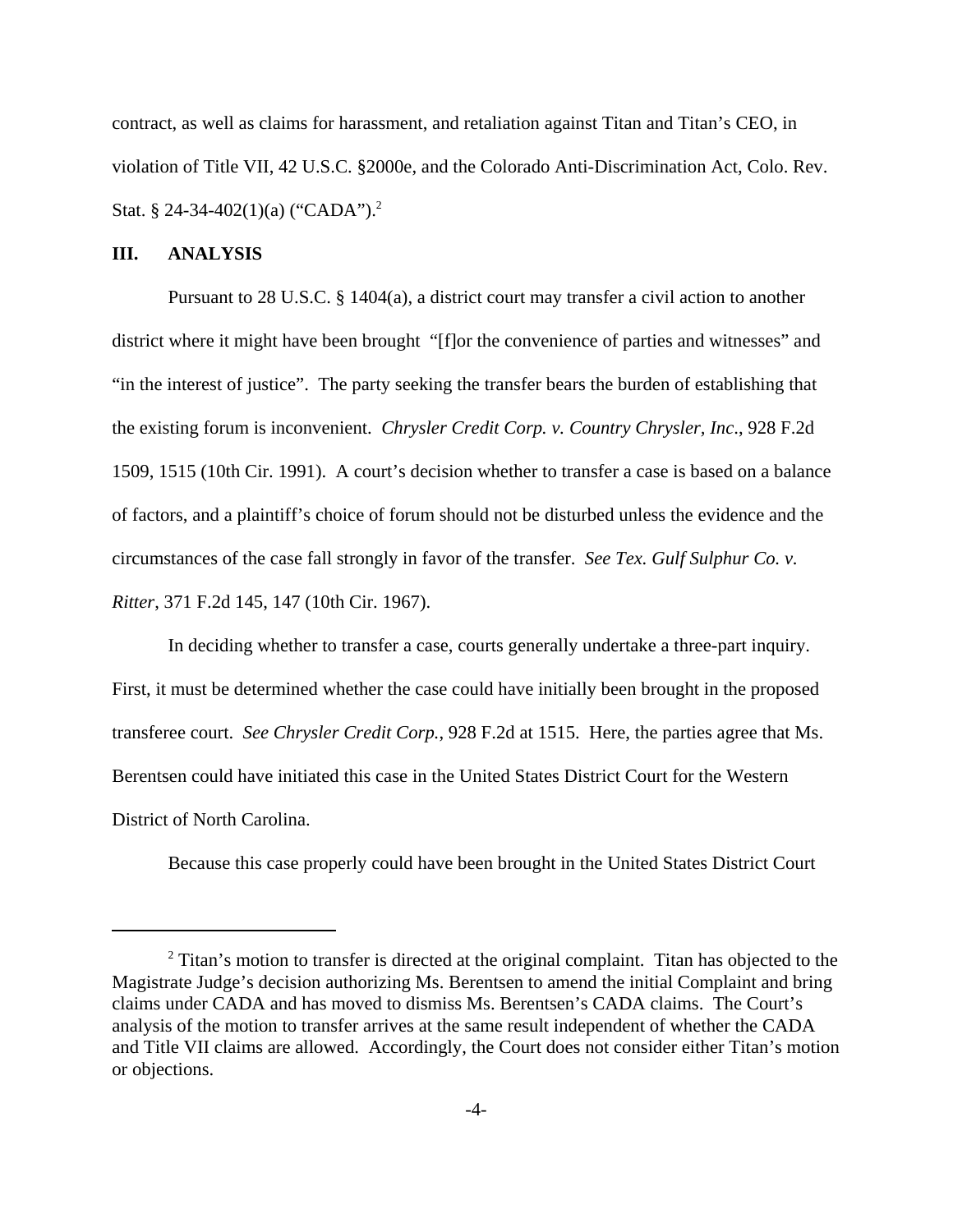for the Western District of North Carolina, the Court considers how the following factors relate to the requested transfer: (1) the plaintiff's choice of forum; (2) the accessibility of witnesses and other sources of proof, including the availability of compulsory process to insure attendance of witnesses; the cost of making the necessary proof; (3) questions as to the enforceability of a judgment if one is obtained; (4) relative advantages and obstacles to a fair trial; (5) difficulties that may arise from congested dockets; (6) the possibility of the existence of questions arising in the area of conflict of laws; (7) the advantage of having a local court determine questions of local law; and (8) any other practical considerations to make a trial easy, expeditious and economical. *See Tex. Gulf Sulphur*, 371 F.2d at 147; *Chrysler Credit Corp.*, 928 F.2d at 1516. Additionally, although not dispositive, the Court considers mandatory forum selection clauses, treating them as presumptively valid and, if reasonable, enforcing them. *See REO Sales Inc. v. Prudential Ins. Co. of Am.*, 925 F. Supp. 1491, 1493 (D. Colo. 1996); *Milk 'N' More, Inc. v. Beavert*, 962 F.2d 1342, 1344 (10<sup>th</sup> Cir. 1992).

Ms. Berentsen's choice of Colorado as a forum weighs against transfer. However, the parties agree that the evidence and witnesses, other than Ms. Berentsen and one Titan employee, $3$ are located in North Carolina. In the interests of convenience and fairness, this factor weighs in favor of transfer.<sup>4</sup> Also, because Ms. Berentsen's claims involve contracts governed

<sup>&</sup>lt;sup>3</sup> The Titan employee in question lives in South Carolina, within 100 miles of Charlotte, North Carolina, where the federal courthouse for the Western District of North Carolina is located.

<sup>&</sup>lt;sup>4</sup>Ms. Berentsen suggests that deposition testimony may be used in place of live testimony at trial for any witnesses that are unavailable to travel to Colorado, and argues that any proof is likely electronically stored and could be easily moved to Colorado. Although this may be true, such suggestions are accompanied by expense that can be avoided if the matter is tried in North Carolina. In addition, such measures are less desirable than having live testimony presented at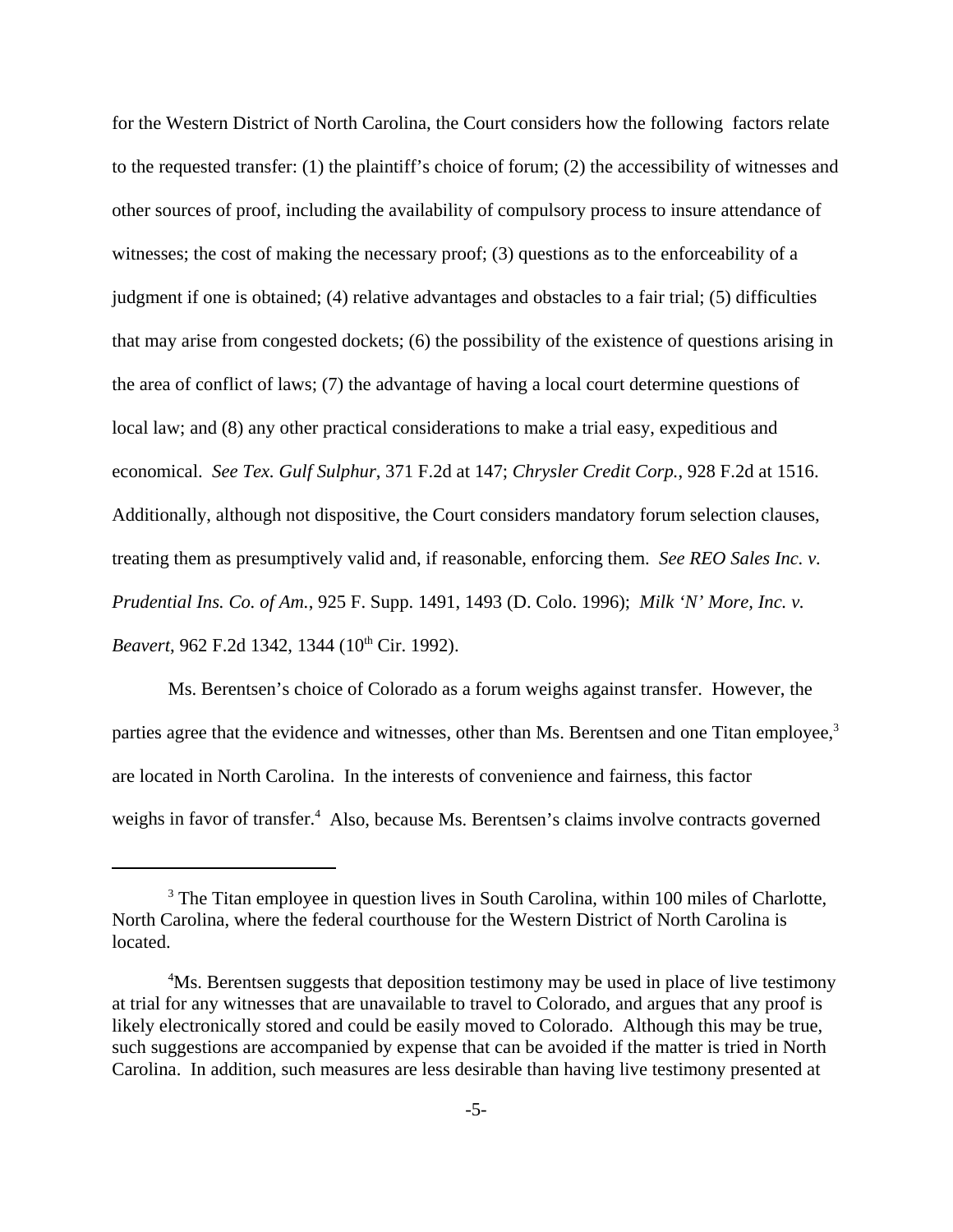by North Carolina state law, there is arguably a slight advantage in a North Carolina court determining questions of law.<sup>5</sup> There is no suggestion that a judgment rendered in one court would be more or less enforceable, there is no suggestion that trial would likely be expedited on one court as compared to another, and the parties express no concern over conflict of laws.

Finally, the Court turns to the mandatory forum selection clauses, which Titan argues favor transfer of Ms. Berentsen's breach of contract claims. Ms. Berentsen concedes that her claim for breach of the Employment Agreement is subject to the mandatory forum selection clause in the agreement, but argues that transfer is neither convenient nor fair, because transfer would merely shift the inconvenience and expense of litigation from the various Titan employees to Ms. Berentsen. Ms. Berentsen also argues that her claim for breach of the oral contract concerning disposition of her stock shares is not subject to the mandatory forum selection clause contained in the Shareholder Agreement, because it is based on a separate, oral agreement.

Neither of Ms. Berentsen's arguments is persuasive. When parties and evidence are located in different jurisdictions, some inconvenience will be incurred by one party or the other. That is why the Court considers many factors and, with regard to convenience, most carefully considers the impact upon witnesses who have no interest in the action but are nevertheless compelled to participate in it. As noted earlier, most of the witnesses are located in North

trial. Thus, even in light of such accommodations, this factor continues to favor transfer.

<sup>&</sup>lt;sup>5</sup> To the extent Ms. Berentsen's claims for harassment under either Title VII or CADA are allowed, the same analysis holds true with one exception. A claim under CADA would necessarily arise under Colorado law, which would result in a slight advantage to having a Colorado court hear and decide it. But claims brought under Title VII require application of federal law. Therefore, either court could handle the matter. The witnesses and proof concerning such claims are the same as those for the breach of contract claims.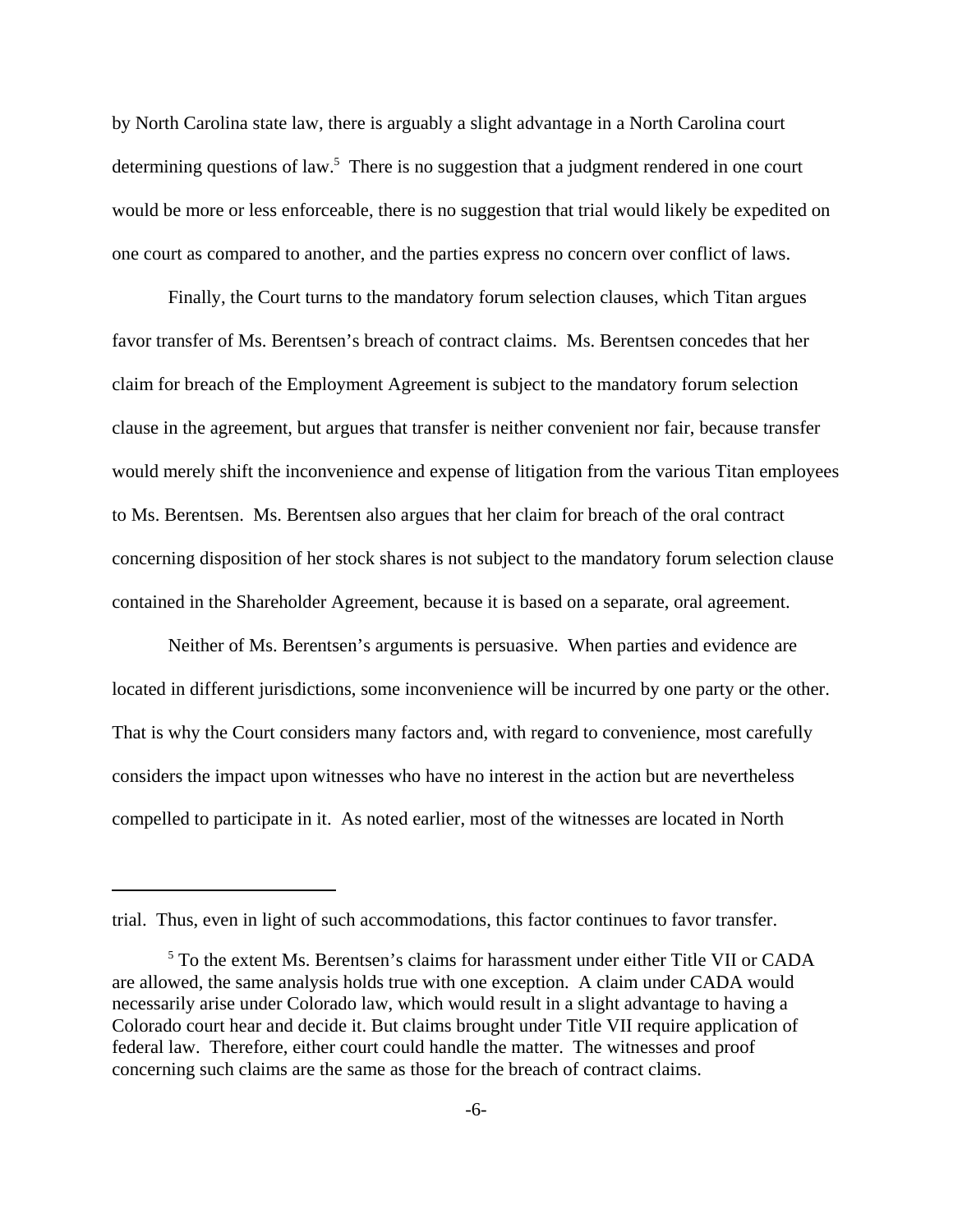Carolina. The total expense in the lawsuit is minimized by centering it where most of the witnesses and proof are located.

With regard to prior agreements as to the forum selection, the parties' dispute about the oral agreement is, in part, one that involves questions as to whether or how the oral agreement affects enforcement of the prior written the Shareholder Agreement. Such dispute makes this action a lawsuit "in connection with" the Shareholder Agreement. The terms of the mandatory forum selection clause in the Shareholder Agreement require that any lawsuit "arising under or **in connection with** this [Shareholder] Agreement" be brought exclusively in a federal or state court within the County of Mecklenburg, State of North Carolina. (Emphasis added.) Accordingly, Ms. Berentsen's claim for breach of oral contract is subject to the mandatory forum selection clause.

The only factors that favor retention of this case in Colorado are Ms. Berentsen's choice of forum and application of Colorado law in conjunction with the CADA claim. All other factors are either neutral or strongly favor transfer of the matter to North Carolina. Considering all of the factors, the Court concludes that, on balance, transfer is strongly favored. Transfer of this matter will best serve the interests of convenience, reduction of expense and a fair determination.

## **IV. CONCLUSION**

In light of the foregoing, it is **ORDERED** that Titan's motion to transfer (**#9**) is **GRANTED**. This case is hereby transferred to the United States District Court for the Western District of North Carolina, pursuant to 28 U.S.C. § 1404(a). The Clerk shall take appropriate steps to physically effect the transfer.

-7-